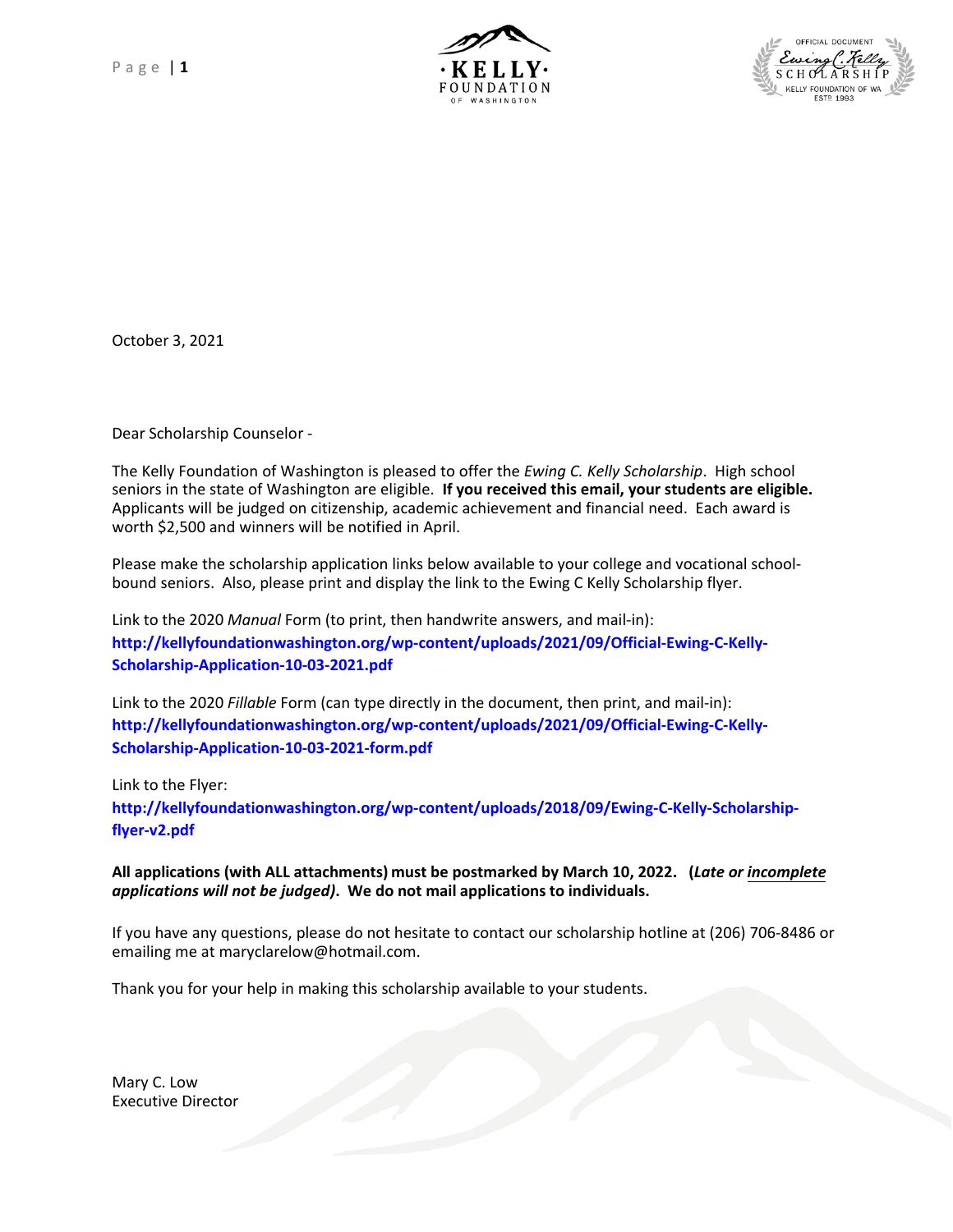Page | **2**





**COVER PAGE**

# **Many colleges and universities are not requiring seniors to have taken an SAT or ACT test for admittance to their institutions next Fall. Be sure to check with your high school counselor for further guidance and proceed accordingly while completing the application.**

The Kelly Foundation of Washington is offering \$2,500 awards for its scholarship program, the Ewing C. Kelly Scholarship. This award is named in honor of Ewing C. Kelly, a longtime radio and television broadcaster.

The Ewing C. Kelly Scholarship is designed to reward students who demonstrate good citizenship while striving to attain their academic goals. Applicants will be judged on their academic merit, extracurricular achievements--both scholastically and in their community--and financial need.

**Eligibility:** 1) Applicant must be accepted, or have an application pending, at an accredited institution of higher learning, public or private and including community and technical colleges; 2) must be a senior-level student at a public or private high school (or home school); 3) must have a composite score of 20 on the ACT or a composite score of 1030 on the SAT if planning to attend a 4-year school and if test scores are required (no test scores required for 2-year school); 4) must be a U.S. citizen or have a green card.

**Scholarship Administration:** Award will be applied toward recipient's tuition and fees upon enrollment. Funds will be made payable to the academic institution no later than August 31, **and must be used during the upcoming academic year.**

**Announcement:** Winners will be contacted by the Scholarship Committee by April 30.

**Applications:** Applications are available through the high school counselor or online. Please read the application carefully. It contains 3 information pages, 2 financial assessment pages, a checklist and a page including tips for letters of recommendation. It must be accompanied by an official transcript, ACT and/or SAT scores, if required (a photocopy/online copies OK, and 2-year colleges do not require ACT or SAT scores), personal statement and 3 letters of recommendation. **Incomplete applications will be rejected**. A**ll materials must be submitted by applicant. Applications must be postmarked by March 10.** Please mail completed application to:

**\*\* OUR NEW ADDRESS \*\***

Ewing C. Kelly Scholarship 14419 Greenwood Ave N. Suite A Box 321 Seattle, WA 98133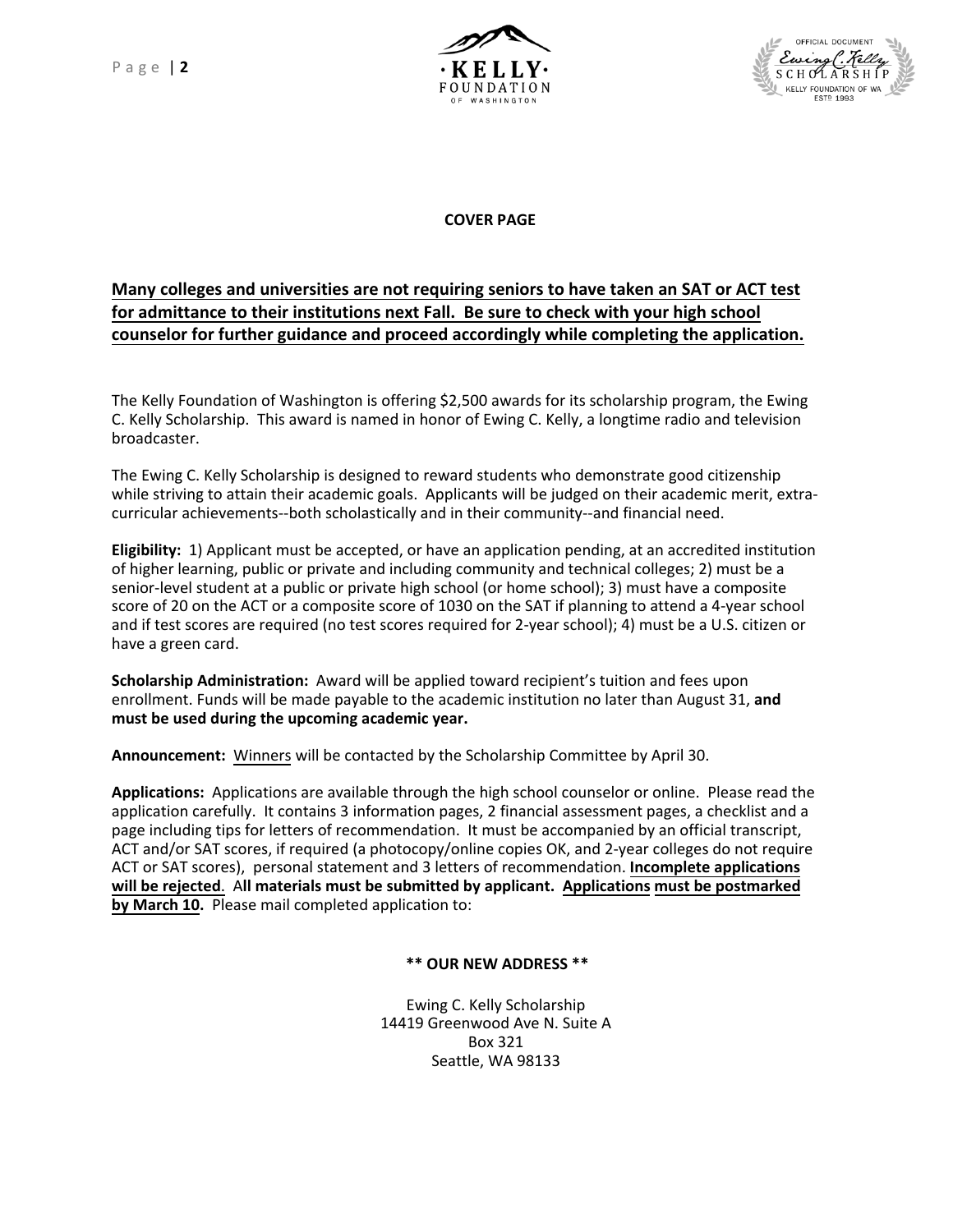



# **2021 EWING C. KELLY SCHOLARSHIP APPLICATION**

*IMPORTANT—READ CAREFULLY! Applicant must submit this application (typed or printed by hand) with complete official high school transcript, ACT and/or SAT scores, if required (photocopy/online copies OK) and no ACT/SAT scores required if attending a 2-year college), financial assessment form (see Pages 6 & 7), personal statement and three (3) letters of reference. A checklist and a list of tips for obtaining meaningful letters of recommendation are included.* 

*Mail all application materials to: Ewing C. Kelly Scholarship, 14419 Greenwood Ave N. Suite A, Box 321, Seattle, WA 98133. Incomplete applications or facsimiles will not be accepted. DO NOT mail any required documents separately. Applications must be postmarked by March 10.* 

| (Last)                                  | (First)  | (Middle)                                                                                                                                                                                                                             |
|-----------------------------------------|----------|--------------------------------------------------------------------------------------------------------------------------------------------------------------------------------------------------------------------------------------|
|                                         |          |                                                                                                                                                                                                                                      |
|                                         | (Street) | (Apartment)                                                                                                                                                                                                                          |
| (City)                                  | (State)  | (Zip)                                                                                                                                                                                                                                |
|                                         |          |                                                                                                                                                                                                                                      |
|                                         |          |                                                                                                                                                                                                                                      |
|                                         |          |                                                                                                                                                                                                                                      |
| U.S. CITIZEN? YES NO GREEN CARD? YES NO |          |                                                                                                                                                                                                                                      |
| <b>ETHNIC BACKGROUND (OPTIONAL)</b>     |          | U.S. MILITARY FAMILY MEMBER, ACTIVE OR NON-ACTIVE? YES NO                                                                                                                                                                            |
|                                         |          | ( Caucasian/European American ( ) African American ( ) Hispanic                                                                                                                                                                      |
|                                         |          | ( _) Asian/Pacific Islander ( _) Native American/ Alaska Native ( _) Other                                                                                                                                                           |
|                                         |          | NAME OF HIGH SCHOOL <b>AND A SERVICE OF A SERVICE OF A SERVICE OF A SERVICE OF A SERVICE OF A SERVICE OF A SERVICE OF A SERVICE OF A SERVICE OF A SERVICE OF A SERVICE OF A SERVICE OF A SERVICE OF A SERVICE OF A SERVICE OF A </b> |
|                                         |          |                                                                                                                                                                                                                                      |
|                                         |          | SCHOOL TELEPHONE # (with area code)_______________________GRADUATION DATE _______                                                                                                                                                    |
|                                         |          |                                                                                                                                                                                                                                      |
| <b>CUM G.P.A.</b> SAT SCORES            |          | <b>Example 2018 ACT SCORE</b>                                                                                                                                                                                                        |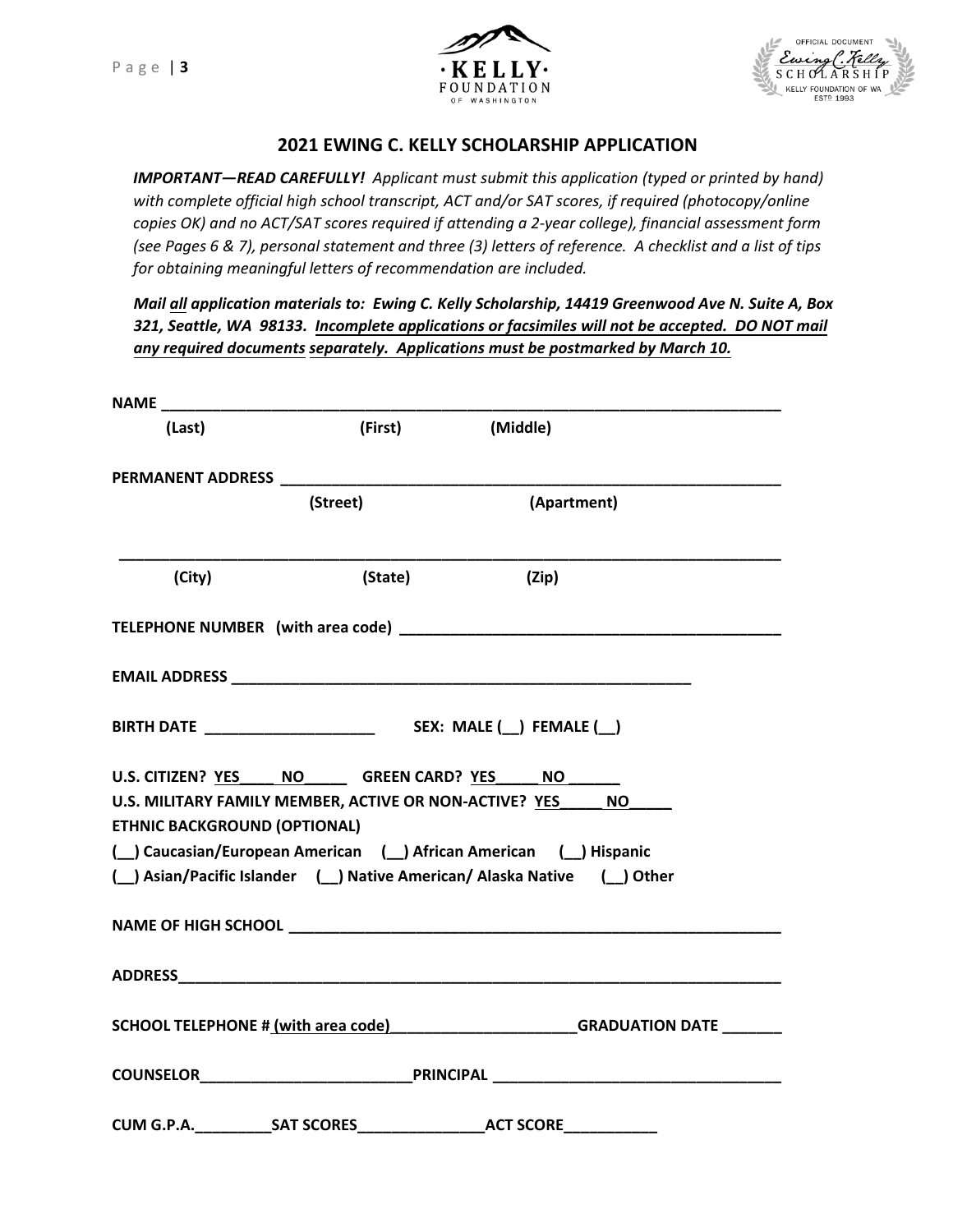Page | **4**





# EWING C. KELLY SCHOLARSHIP APPLICATION (CONT.)

*INCLUDE A ONE-PAGE PERSONAL STATEMENT***,** *including such information as a brief personal history, family circumstances, goals and why you are seeking the Ewing C. Kelly Scholarship. We want to get to know you! Page 5 of the Application will have a place for academic achievements and extracurricular activities so do not include this in your personal statement.*

**DO YOU NEED FINANCIAL AID TO PURSUE A POST SECONDARY EDUCATION? IF "YES", EXPLAIN:** 

### **LIST AMOUNTS AND TYPES OF FINANCIAL AID AND SCHOLARSHIPS ALREADY GRANTED FOR THIS COMING FALL (INCLUDING GOVERNMENT OR PRIVATE FOUNDATION GRANTS)**

**LIST PAST AND PRESENT EMPLOYERS, DURATION OF EMPLOYMENT AND HOURS-A-WEEK WORKED**

**ARE YOU BEING CONSIDERED FOR AN APPOINTMENT TO A U.S. MILITARY ACADEMY? IF "YES", PROVIDE NAME:** 

**WHAT COLLEGE OR POST HIGH SCHOOL INSTITUTION DO YOU PLAN TO ATTEND?**

**WHY DID YOU SELECT THE ABOVE INSTITUTION?**

**WHAT BACHELOR DEGREE ARE YOU PLANNING TO PURSUE?**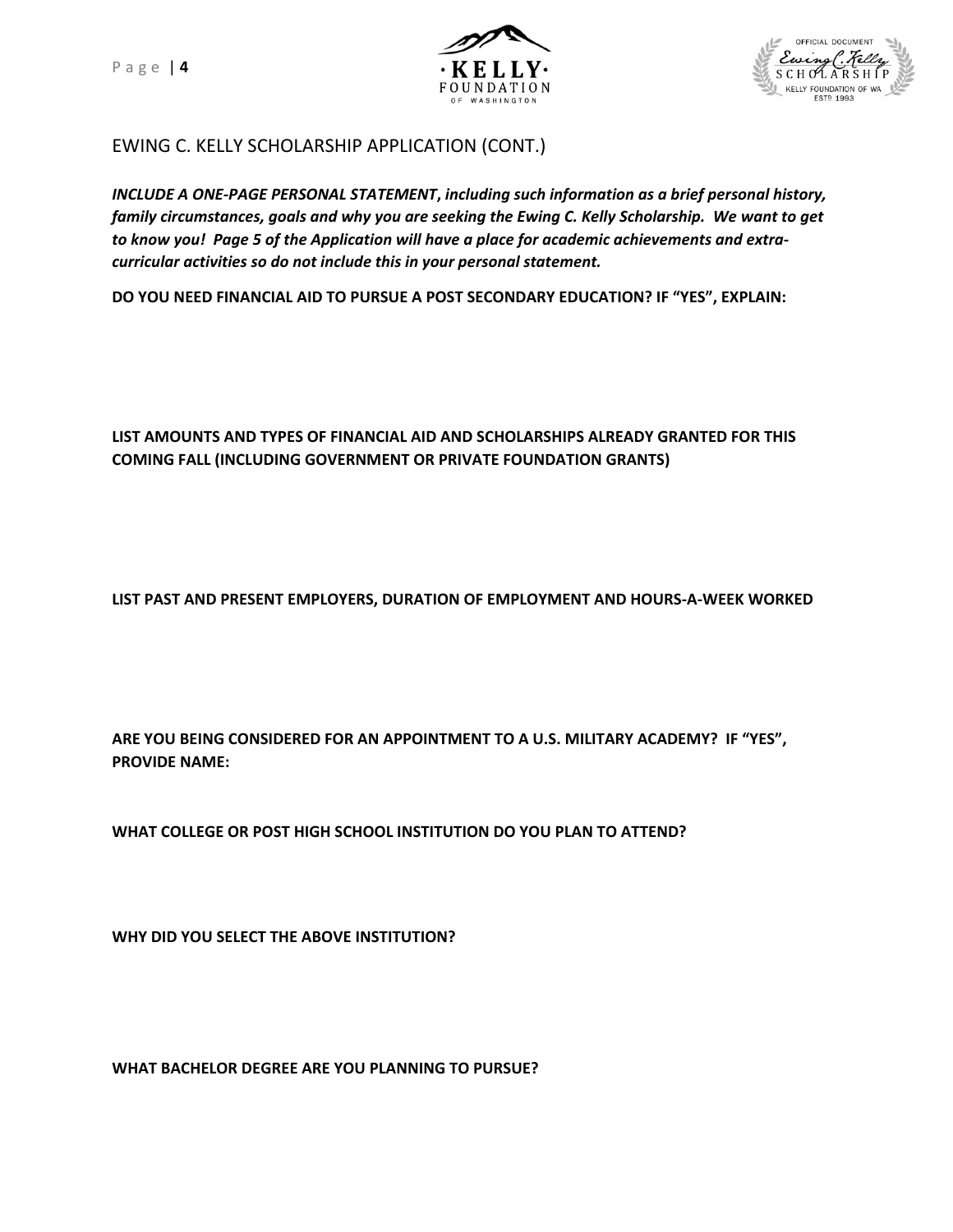Page | **5**





# EWING C. KELLY SCHOLARSHIP APPLICATION (CONT.)

**HIGH SCHOOL ACADEMIC ACHIEVEMENTS (Include honor roll and other academic awards. Note any AP classes.)**

#### **WHAT IS, OR WAS, YOUR GREATEST CHALLENGE IN SUCCEEDING AT THE HIGH SCHOOL LEVEL?**

**HIGH SCHOOL EXTRA-CURRICULAR ACTIVITIES (Include athletics, student government, music, drama, etc.)**

**COMMUNITY ACTIVITIES (Church, volunteer, etc., plus number of hours involved per week or per year)**

*NOTE: A separate summary of the above information may not exceed one page.*

**Applicant's Signature\_\_\_\_\_\_\_\_\_\_\_\_\_\_\_\_\_\_\_\_\_\_\_\_\_\_\_\_\_\_\_\_\_\_\_\_\_ Date\_\_\_\_\_\_\_\_\_\_\_\_\_**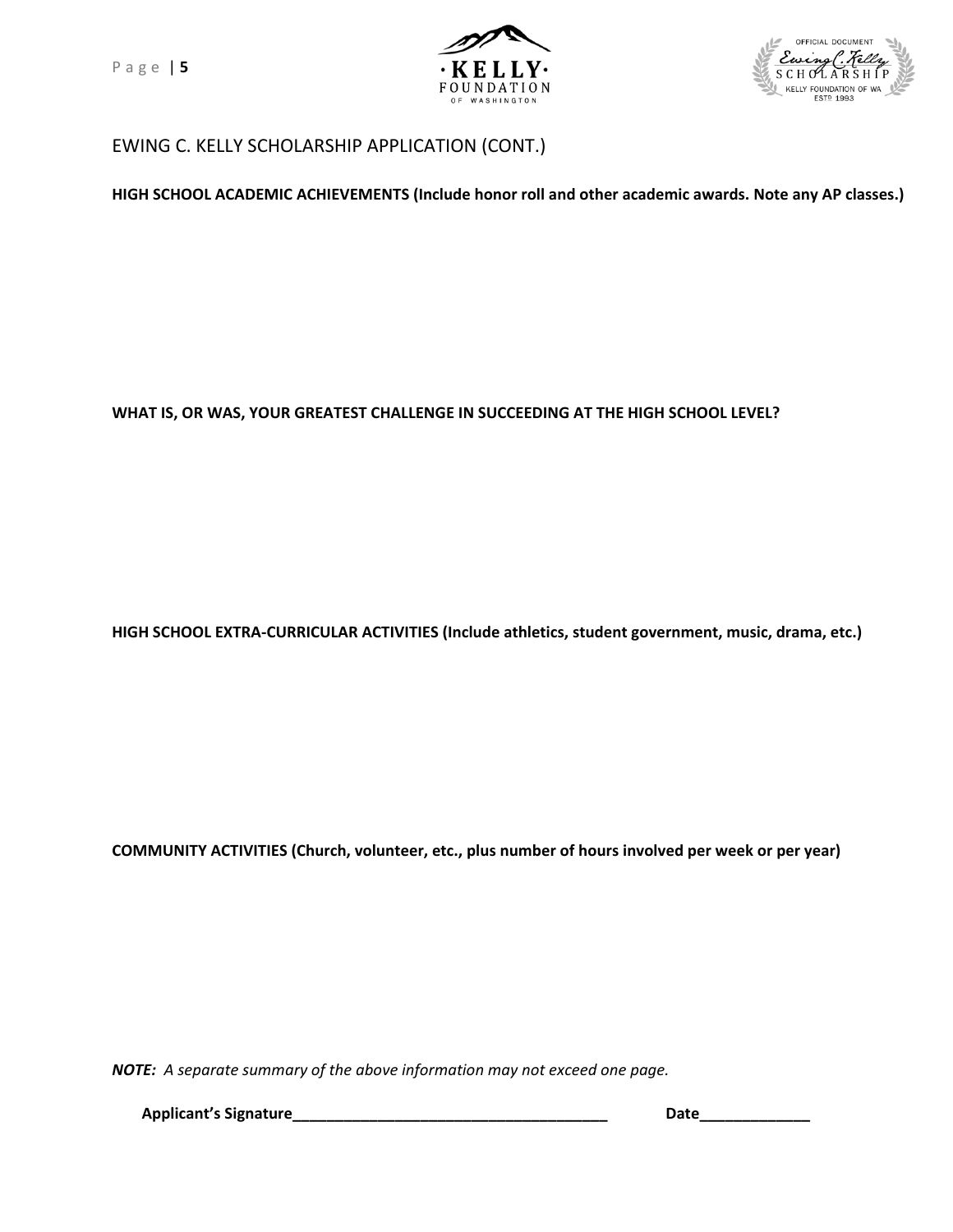



#### **FINANCIAL ASSESSMENT FORM**

| STUDENT NAME AND A STUDENT NAME                                                                             |                                                                                                                                           |  |  |  |
|-------------------------------------------------------------------------------------------------------------|-------------------------------------------------------------------------------------------------------------------------------------------|--|--|--|
|                                                                                                             | NOTE: Please have parent(s)/quardian complete the following questions:                                                                    |  |  |  |
|                                                                                                             |                                                                                                                                           |  |  |  |
|                                                                                                             |                                                                                                                                           |  |  |  |
|                                                                                                             |                                                                                                                                           |  |  |  |
|                                                                                                             | PARENT(S)/GUARDIAN INCOME, EXPENSE, ASSET DATA                                                                                            |  |  |  |
|                                                                                                             | YEAR: JANUARY 1, ________ TO DECEMBER 31, ______                                                                                          |  |  |  |
| ( ) Estimates based on income information to be filed by April 15, __________.                              |                                                                                                                                           |  |  |  |
|                                                                                                             | ( ) Estimates based on completed IRS Form 1040 dated ___________________________                                                          |  |  |  |
| <b>Adjusted gross income</b>                                                                                |                                                                                                                                           |  |  |  |
| Total U.S. Income Tax paid                                                                                  |                                                                                                                                           |  |  |  |
| Income earned from work by Wage Earner #1<br>_________                                                      |                                                                                                                                           |  |  |  |
| Income earned from work by Wage Earner #2                                                                   |                                                                                                                                           |  |  |  |
| Total number of people supported by this income                                                             |                                                                                                                                           |  |  |  |
| Total number of adults in your household                                                                    |                                                                                                                                           |  |  |  |
| Total number of working adults in your household                                                            |                                                                                                                                           |  |  |  |
| Total number of dependents under 18 in your household                                                       |                                                                                                                                           |  |  |  |
| Social Security or other untaxed income or benefits<br>(including disability payments, child support, etc.) |                                                                                                                                           |  |  |  |
| Cash, savings, checking accounts, bonds, zero coupon bonds,<br>stock value (cash) CD's, notes, etc.         |                                                                                                                                           |  |  |  |
|                                                                                                             | Total number of family members attending post-secondary school<br>(Minimum half-time) during the coming school year, including applicant. |  |  |  |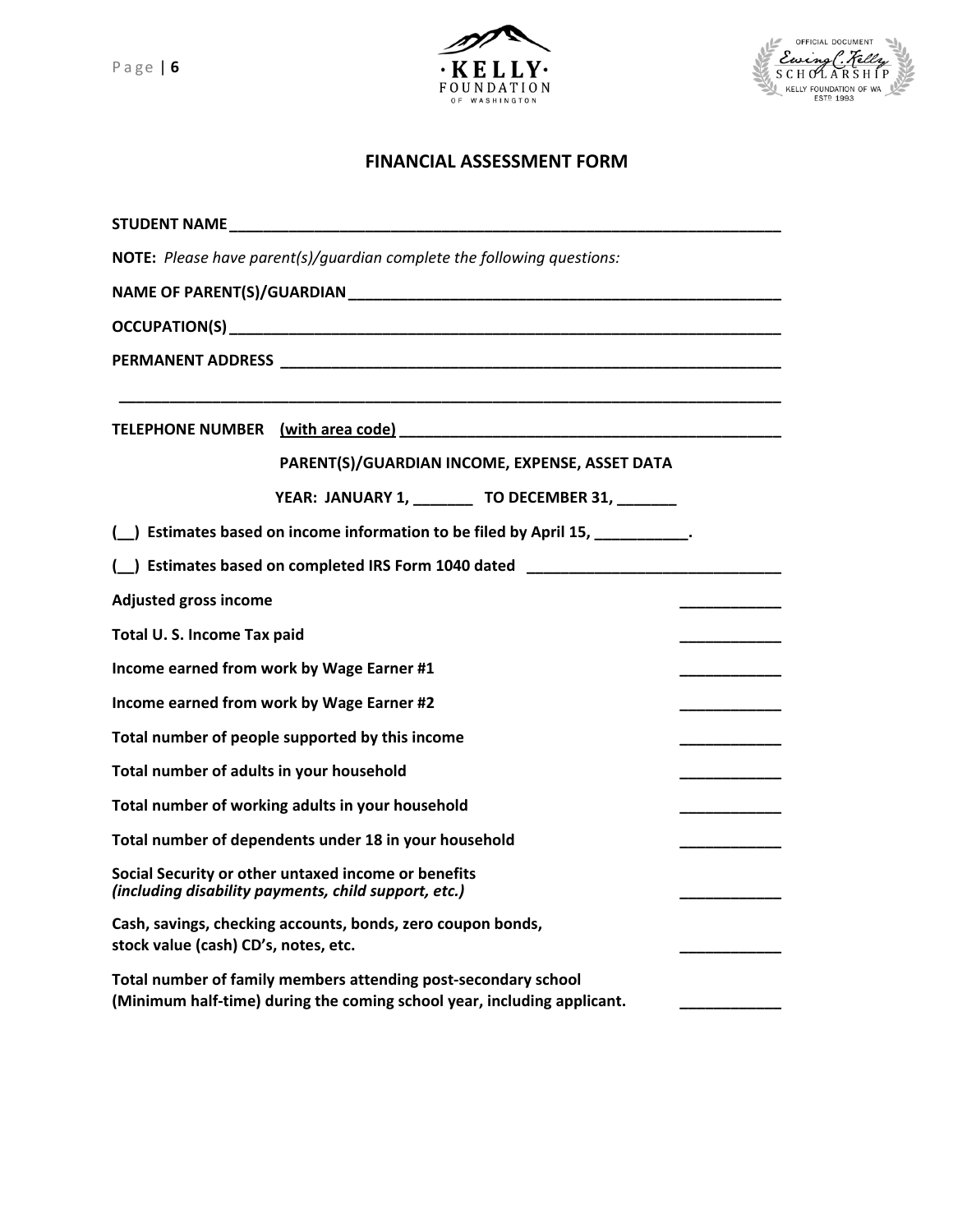P a ge | **7**





FINANCIAL ASSESSMENT FORM (CONT.)

**CERTIFICATION:**

**I certify that all of the information on this financial assessment form is true and complete to the best of my (our) knowledge. If asked by the Ewing C. Kelly Scholarship Committee Chair, I (we) agree to furnish proof of the information we have provided. I (we) realize that this proof may include a copy of my (our) most recently filed U.S. Income Tax Return; social security number or green card. I (we) realize that, if asked and proof is not furnished, the student may not receive any Ewing C. Kelly Scholarship moneys.**

**\_\_\_\_\_\_\_\_\_\_\_\_\_\_\_\_\_\_\_\_\_\_\_\_\_\_\_\_\_\_\_\_\_\_\_\_\_\_\_\_\_\_\_\_\_\_\_\_\_\_\_\_\_\_\_\_\_\_\_\_\_\_\_\_\_\_\_\_\_\_\_\_\_\_\_\_\_\_**

Parent(s)/Guardian Signature **Date Date Date** 

**Applicant's Signature Date Applicant's Signature Applicant** 

**\_\_\_\_\_\_\_\_\_\_\_\_\_\_\_\_\_\_\_\_\_\_\_\_\_\_\_\_\_\_\_\_\_\_\_\_\_\_\_\_\_\_\_\_\_\_\_\_\_\_\_\_\_\_\_\_\_\_\_\_\_\_\_\_\_\_\_\_\_\_\_\_\_\_\_\_\_\_**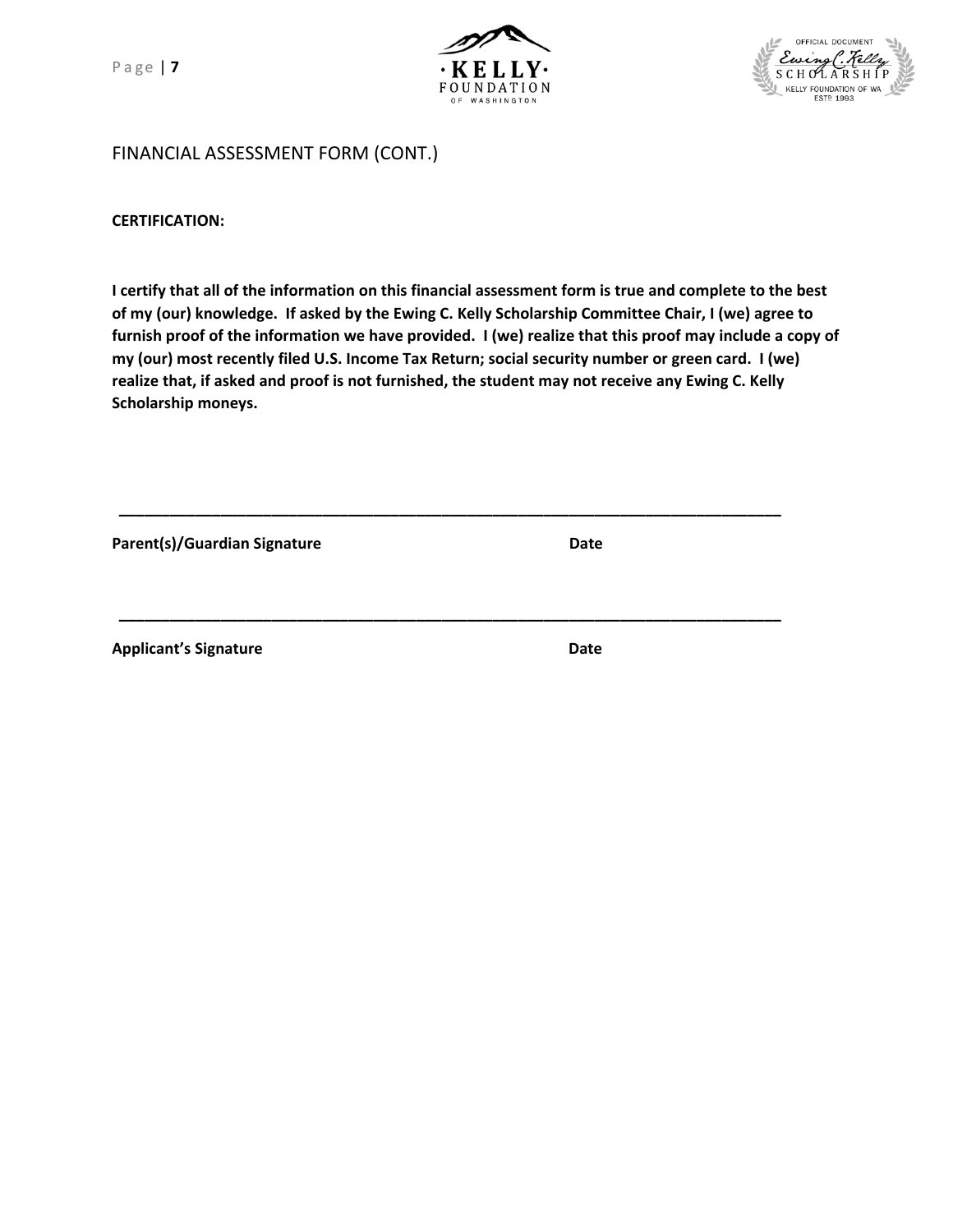P a ge | **8**





# **HELPFUL HINTS FOR LETTERS OF RECOMMENDATION**

- It is critical that you choose individuals who know you well and can be specific about your talents, contributions, etc. A letter of recommendation that is too general may hurt you more than help you.
- You might remind whoever is writing your letter of contributions that you have made to your school or community, i.e., projects you have worked on, leadership you have shown.
- If possible, a letter of recommendation should be written on the letterhead of the organizations you were part of (school, leadership club, service organization, etc.).